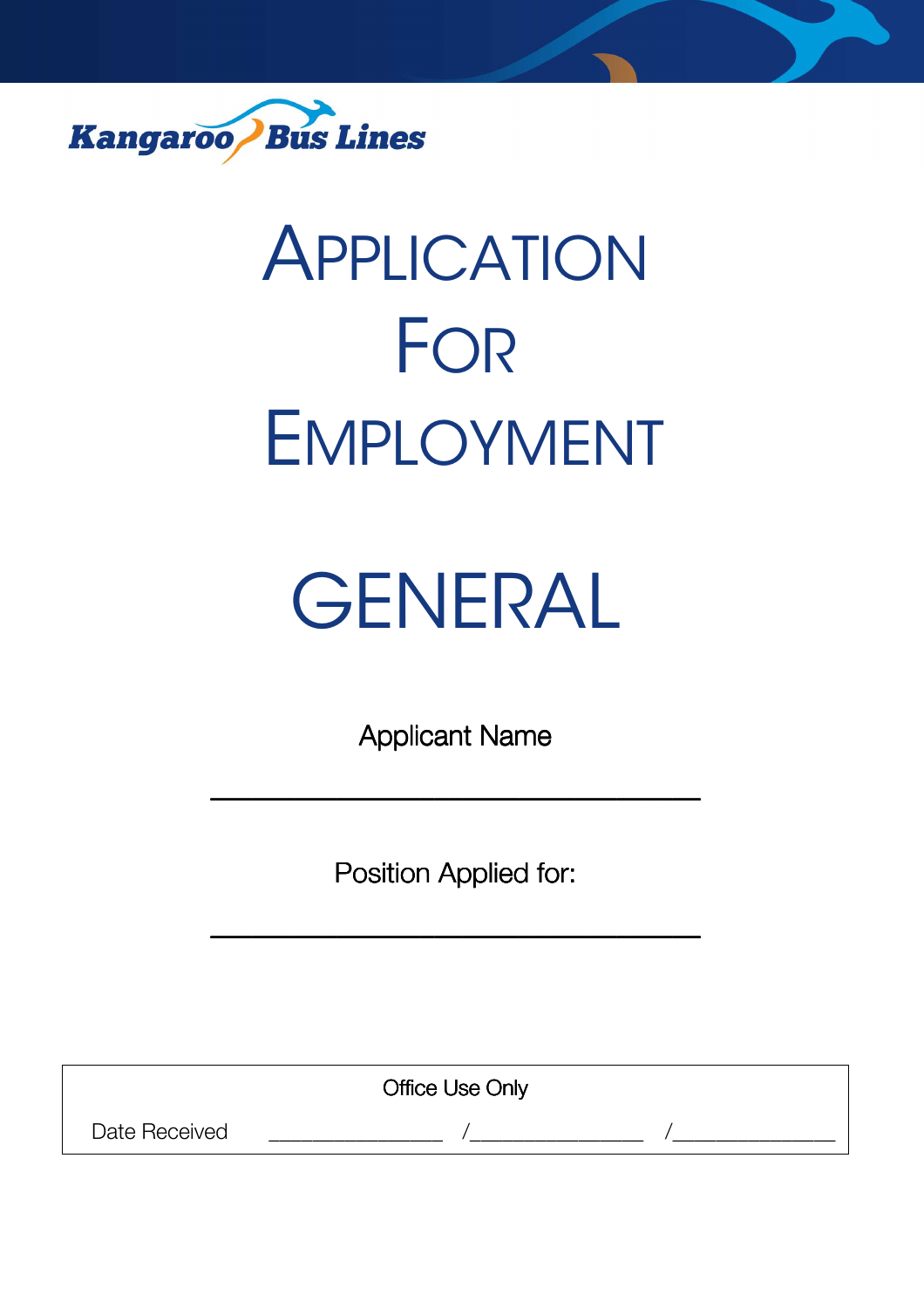

## INFORMATION FOR APPLICANTS

Kangaroo Bus Lines' culture of People; Pride; Passion; shapes our commitment to deliver exceptional customer service across all facets of our business. Over the last three decades, our mission has been to drive sustainable growth through the power of our people and brand. We have historically been a leader in industry, innovation and sustainability.

Kangaroo Bus Lines is an equal opportunity employer and follows the guidelines of the Queensland Anti-Discrimination Act of 1991. We are dedicated to providing a secure and supportive working environment and aim to deliver an open an innovative atmosphere that values new approaches, processes and ideas.

Each application will be considered on its merits.

# **EMPLOYMENT APPLICATION**

All information supplied in this application will remain strictly confidential. Applications can be completed electronically or by written submission.

| I am aware that the position being applied for is not a statement of duty and that I may be called<br>upon to carry out other duties as directed from time to time by my employer. |  |  |  |  |
|------------------------------------------------------------------------------------------------------------------------------------------------------------------------------------|--|--|--|--|
|                                                                                                                                                                                    |  |  |  |  |
|                                                                                                                                                                                    |  |  |  |  |
|                                                                                                                                                                                    |  |  |  |  |
|                                                                                                                                                                                    |  |  |  |  |
|                                                                                                                                                                                    |  |  |  |  |
|                                                                                                                                                                                    |  |  |  |  |
|                                                                                                                                                                                    |  |  |  |  |
| Telephone No: Home ___________________________________ Mobile ___________________                                                                                                  |  |  |  |  |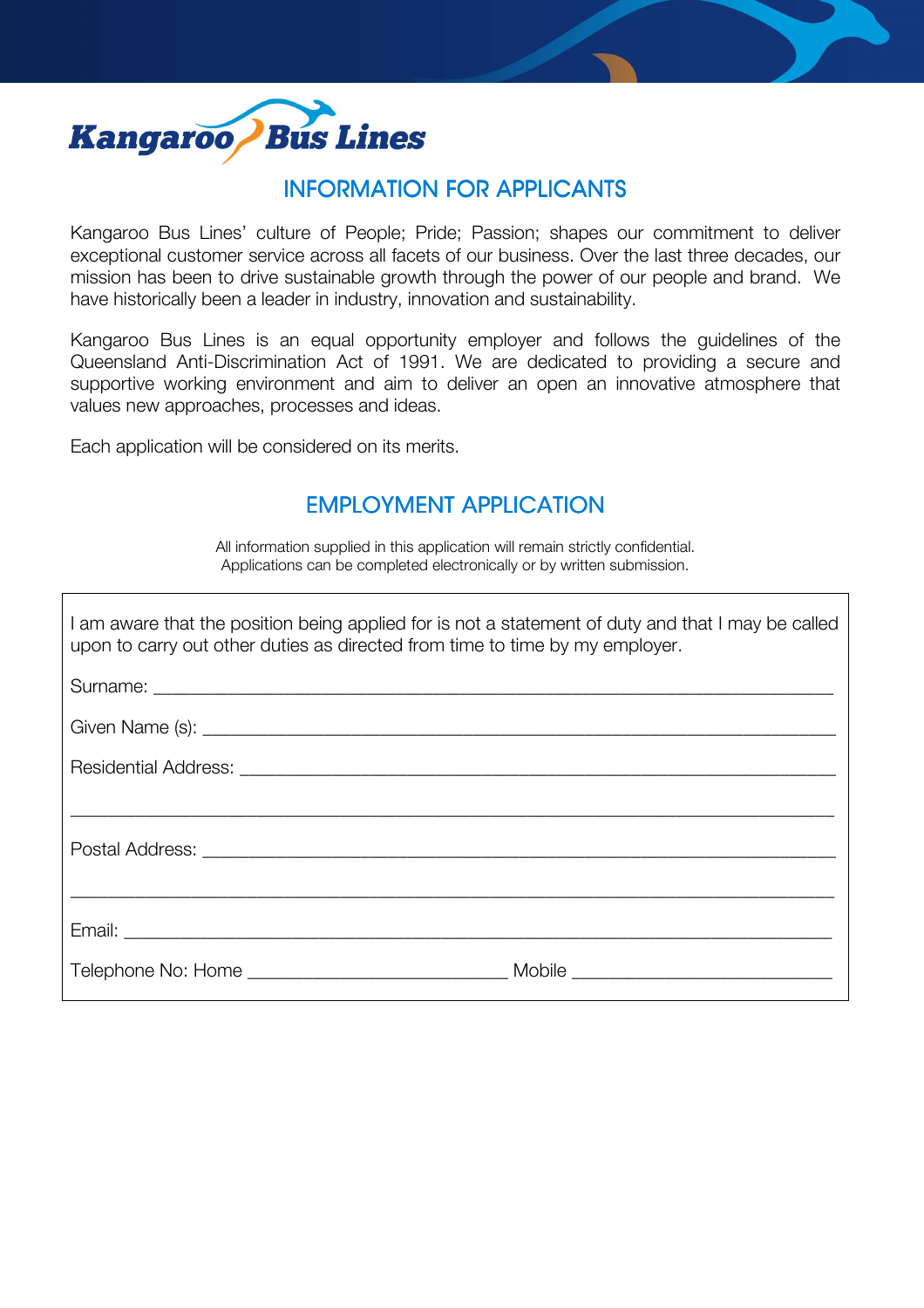

| <b>EMPLOYMENT HISTORY:</b>                                                        |  |
|-----------------------------------------------------------------------------------|--|
| Please provide details of your most recent employment.                            |  |
|                                                                                   |  |
|                                                                                   |  |
|                                                                                   |  |
| From ____/____/______ to ____/____/_______                                        |  |
|                                                                                   |  |
| ,一个人的人都是一个人的人,我们就是一个人的人,我们就是一个人的人,我们就是一个人的人,我们就是一个人的人,我们就是一个人的人,我们就是一个人的人,我们就是一个人 |  |
|                                                                                   |  |
|                                                                                   |  |
|                                                                                   |  |
| From ____/____/______ to ____/____/_______                                        |  |
|                                                                                   |  |
|                                                                                   |  |
|                                                                                   |  |

### **REFEREES:**

Please provide the name, position title and contact numbers; we will not contact these referees without your permission:

| . |  |
|---|--|
|   |  |
| ີ |  |

#### **QUALIFICATIONS:**

Do you have any Certificates, Qualifications or have attended special courses that would be relevant to the position being applied for (originals will need to be sighted and/or certified copies produced)?

 $YES \Box No \Box$  If 'Yes' please give details: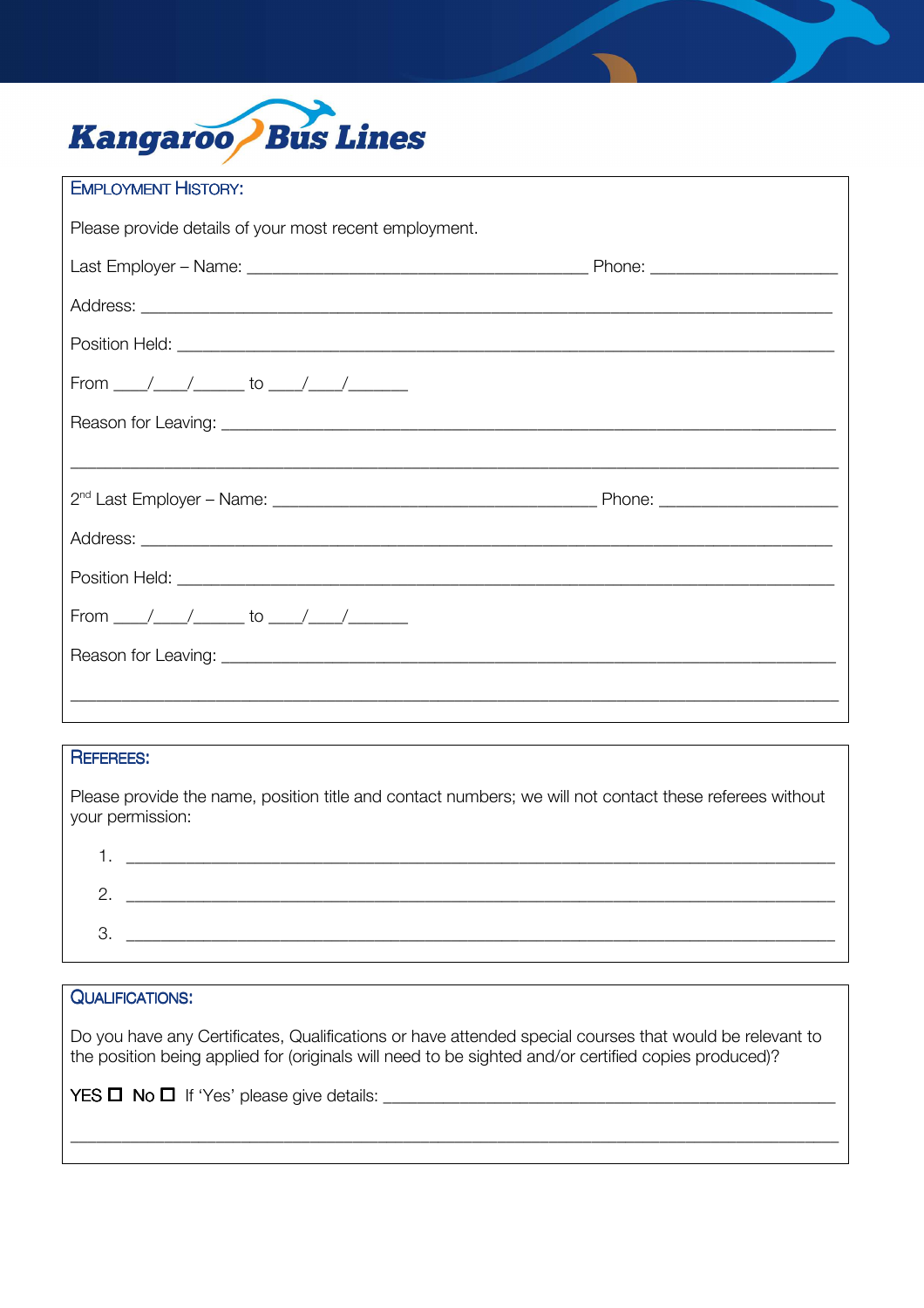

| During the past 5 years have you been involved in any motor vehicle accidents? |  |                                                                                                                                                                                                                                                                                                                              |  |  |  |  |
|--------------------------------------------------------------------------------|--|------------------------------------------------------------------------------------------------------------------------------------------------------------------------------------------------------------------------------------------------------------------------------------------------------------------------------|--|--|--|--|
| $YES \Box No \Box$ If 'Yes' please give details: $\Box$                        |  |                                                                                                                                                                                                                                                                                                                              |  |  |  |  |
|                                                                                |  |                                                                                                                                                                                                                                                                                                                              |  |  |  |  |
|                                                                                |  |                                                                                                                                                                                                                                                                                                                              |  |  |  |  |
|                                                                                |  |                                                                                                                                                                                                                                                                                                                              |  |  |  |  |
|                                                                                |  |                                                                                                                                                                                                                                                                                                                              |  |  |  |  |
|                                                                                |  | Licence No: ____________________________State: ____________Class (s): __________________Expiry: _____/_____/________<br>Have you ever been convicted of any breach of any relevant Traffic Act or had your licence suspended?<br>Have you ever been refused motor vehicle insurance or had a policy cancelled by an insurer? |  |  |  |  |

| <b>MEDICAL HISTORY:</b>                                                                                                                 |            |           |                                 |            |           |                     |            |           |
|-----------------------------------------------------------------------------------------------------------------------------------------|------------|-----------|---------------------------------|------------|-----------|---------------------|------------|-----------|
| Do you suffer, or have you ever suffered from any of the following?                                                                     |            |           |                                 |            |           |                     |            |           |
|                                                                                                                                         | <b>YES</b> | <b>NO</b> |                                 | <b>YES</b> | <b>NO</b> |                     | <b>YES</b> | <b>NO</b> |
| Hepatitis                                                                                                                               |            | l l       | Heart Defect/<br><b>Disease</b> |            |           | Asthma              |            |           |
| Breakdown                                                                                                                               | ΙI         | l I       | <b>Blackouts</b>                | П          |           | <b>HIV Positive</b> | H          |           |
| <b>Back Condition</b>                                                                                                                   | LΙ         |           | <b>Diabetes</b>                 | ΙI         |           | Arthritis           | ΙI         |           |
| Epilepsy                                                                                                                                | l I        | H         | Hernia                          |            |           | Allergies           | n          |           |
| Have you ever experienced any accidents involving personal injury or any illness or operations for which<br>you have been hospitalised? |            |           |                                 |            |           |                     |            |           |
| $YES \Box No \Box$ If 'Yes' please give details: $\Box$                                                                                 |            |           |                                 |            |           |                     |            |           |
|                                                                                                                                         |            |           |                                 |            |           |                     |            |           |
|                                                                                                                                         |            |           |                                 |            |           |                     |            |           |
|                                                                                                                                         |            |           |                                 |            |           |                     |            |           |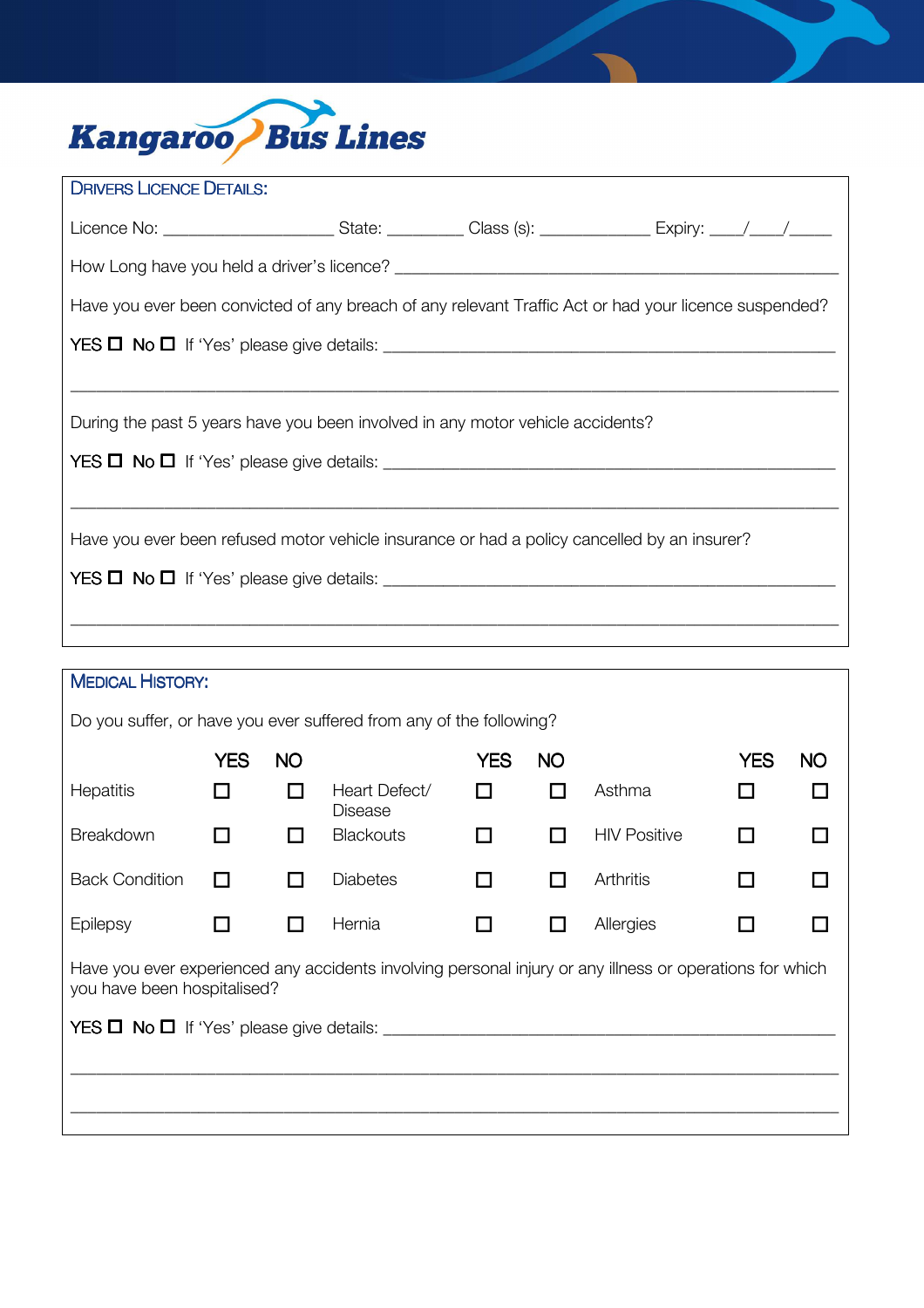

### MEDICAL HISTORY (CONT.):

Do you suffer, or have ever suffered from any of the following?

|                                                                                                                                                               | <b>YES</b> | <b>NO</b> |  |  |
|---------------------------------------------------------------------------------------------------------------------------------------------------------------|------------|-----------|--|--|
| Impaired vision/ visual effects                                                                                                                               |            |           |  |  |
| Impaired hearing                                                                                                                                              |            |           |  |  |
| Impaired speech                                                                                                                                               |            |           |  |  |
| Restriction on movement of head or neck                                                                                                                       |            |           |  |  |
| Restriction on movement of spine or back                                                                                                                      |            |           |  |  |
| Restriction on movement of the pelvis                                                                                                                         |            |           |  |  |
| Restriction on movement of one or both wrists                                                                                                                 |            |           |  |  |
| Restriction on movement of one or both elbows                                                                                                                 |            |           |  |  |
| Restriction on movement of one or both knees                                                                                                                  |            |           |  |  |
| Restriction on movement of one or both ankles                                                                                                                 |            |           |  |  |
| Restriction on ability to jog or run                                                                                                                          |            |           |  |  |
| Restriction on ability to climb stairs                                                                                                                        |            |           |  |  |
| Are you aware of any reason that would impair your ability to perform the duties of employment within<br>the broad scope of operations of Kangaroo Bus Lines? |            |           |  |  |
|                                                                                                                                                               |            |           |  |  |
|                                                                                                                                                               |            |           |  |  |
|                                                                                                                                                               |            |           |  |  |

\_\_\_\_\_\_\_\_\_\_\_\_\_\_\_\_\_\_\_\_\_\_\_\_\_\_\_\_\_\_\_\_\_\_\_\_\_\_\_\_\_\_\_\_\_\_\_\_\_\_\_\_\_\_\_\_\_\_\_\_\_\_\_\_\_\_\_\_\_\_\_\_\_\_\_\_\_\_\_\_\_\_\_\_\_\_\_\_\_\_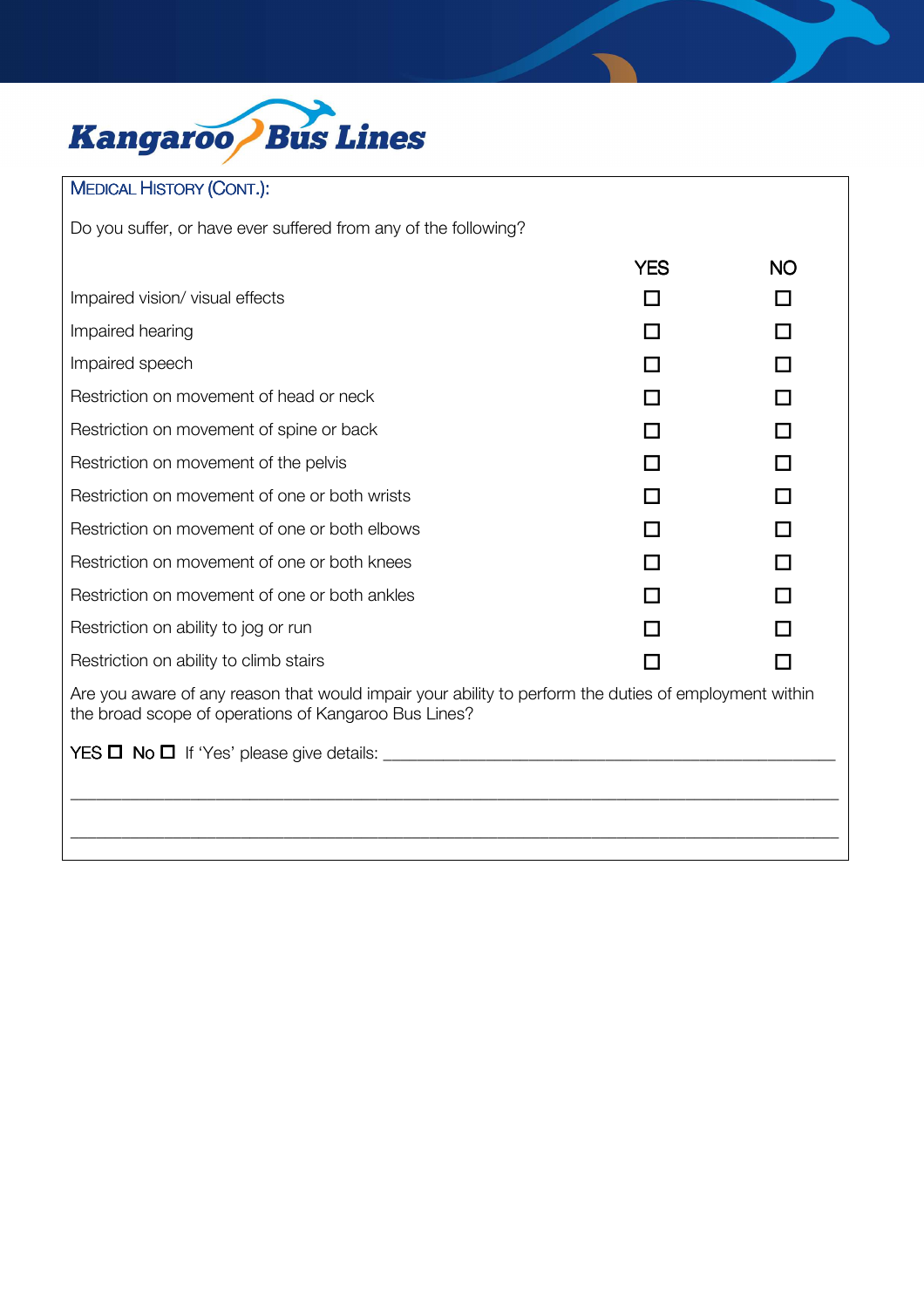

#### DOCUMENTS:

Please supply the following documents with this application. Please note that applications must be COMPLETE to be considered.

#### $\overline{z}$ Full CV/Resume and recent work references

#### 7 Where relevant:

- Queensland Transport Driving History
- Copies of Drivers Licence and Authorisation Licences
- Copies of Formal Accreditations

#### DECLARATION BY APPLICANT:

#### I hereby declare,

- a) That the answers I have supplied in this application, to the best of my knowledge are true and correct in every particular.
- b) I fully understand that I must register a zero drug and blood alcohol level at all times during working hours or at any time whilst in charge of a company vehicle or machinery.
- c) That I agree and understand that KBL may investigate the applicant and background to determine the accuracy and completeness of the information contained in this application.
- d) That I agree and release to KBL and any persons named in this application from any liability or damage on account of his/her furnishing such information.
- e) That I agree and understand that this application for employment in no way obligates KBL to employ the applicant.
- f) That if the above application for employment is accepted, I will be bound by and will at all times observe and respect such terms and conditions of employment and such policies and rules as may, from time to time be specified or otherwise stipulated by KBL.
- g) I fully understand that if my answers to any of the questions above do not disclose a physical or mental condition from which I have previously suffered and if the condition is an industrial disease within the meaning of the Workers Compensation Act 1971 ( as amended from time to time ) I will be disqualified from receiving compensation under the Act.

| Date: $\frac{1}{\sqrt{2\pi}}$ |
|-------------------------------|
|                               |
|                               |
|                               |
| Date: $/$ /                   |